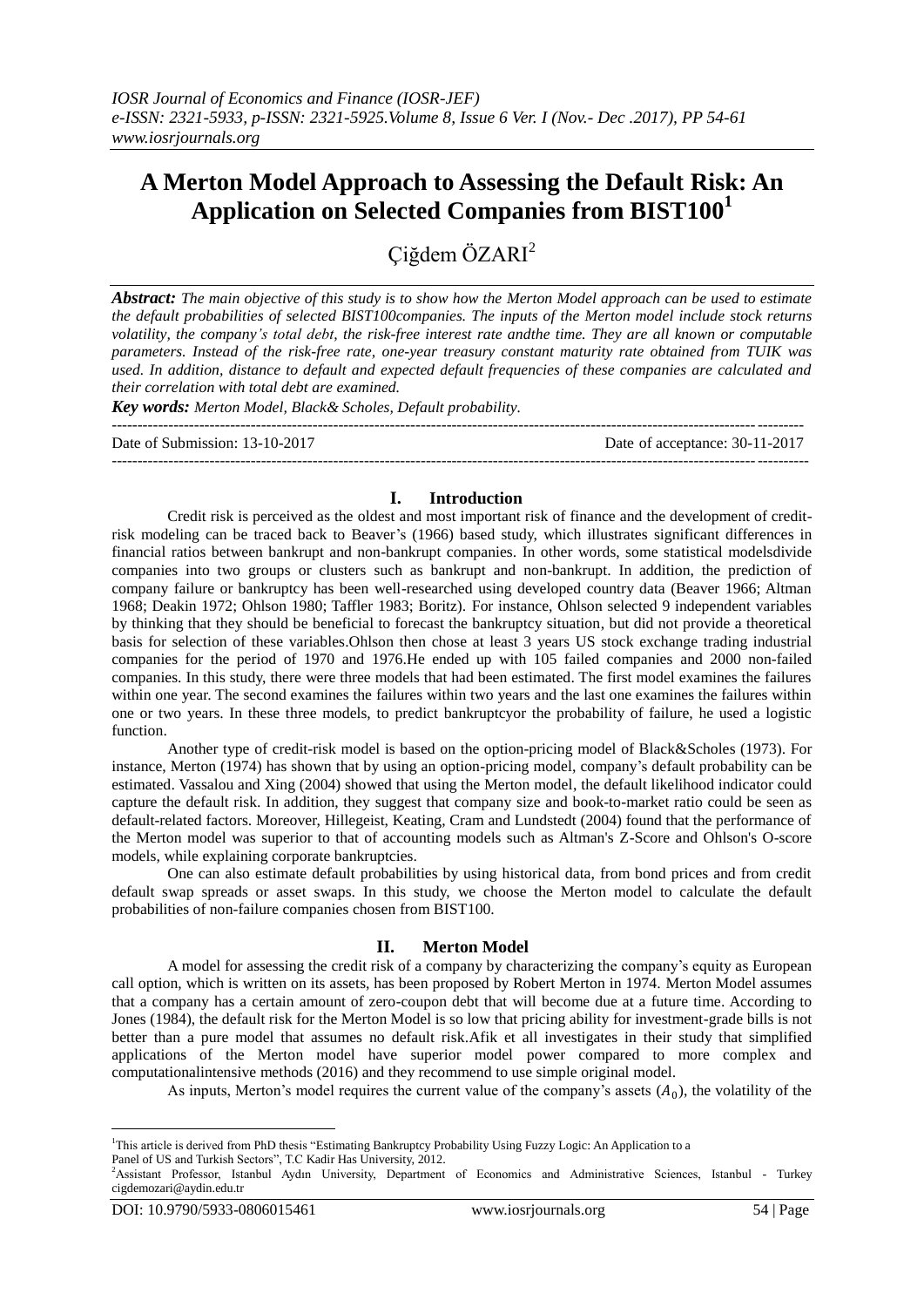company's assets  $(\sigma_A)$ , the outstanding debt, and the debt to maturity. One way to implement the Merton model is to use the approach proposed by Jones et al. (1984) to calculate the present value of the company assets and the volatility of the asset from the market value of the company's own equity and the instant volatility of equity. A debt maturity date is selected and debt payments are matched to a single payment on the same date in some way. To sum up, Merton model generates the probability of default (PD) for each company in the sample at any given point in time. In this study, we use following notation, which is defined for variables that we did not mentioned before, that we use to construct Merton Model.

*At* : Value of company's assets at time t

 $D<sup>T</sup>$  : Debt repayment due at time T

*E*0 : Value of company's equity today

*ET* : Value of company's equity at time T

 $\sigma_E$ : Instantaneous volatility of equity

If the value of company's assets is worth less than the promised debt repayment at time T, the company defaults. In other words, model assumes that the company promises to pay  $D<sup>T</sup>$  to the bondholders at maturity T. If this payment is not met, that is, if the value of the company's assets at maturity is less than  $D<sup>T</sup>$ , the bondholders take over the company and shareholders receive nothing.

The equity of the company can be seen asa European call option on the assets of the company with maturity T and strike price can be seen equal to the face value of the debt. Notice that default can be triggered only at maturity and this happens only when  $A_T < D^T$ . In other words, the payoff of equity holders is equivalent to European call option on the assets of the company with a strike price  $D<sup>T</sup>$  and maturity T.

$$
E_T = \max(A_T - D^T, 0)
$$

The payoff of debt holdersis equivalent to a portfolio, which consists of a European put option and debt. The strike price of the European put option is  $D<sup>T</sup>$  with maturity T and written on the assets of the company. So, its value at time T is  $\min(A_T, D^T)$ , which is equal to  $D^T - \max(D^T - A_T, 0)$  and Table 1 summarizes this situation and illustrates the value of portfolio at maturity.

|                      |                          | At Time T            |                       |  |
|----------------------|--------------------------|----------------------|-----------------------|--|
|                      | At Time 0                | $D^T > A_T$          | $D^{T}$<br>$\leq A_r$ |  |
| <b>Equityholders</b> | European Call Option     | <b>Not Exercised</b> | $A_{T}$ . $D^{T}$     |  |
| <b>Debtholders</b>   | European Put Option+Debt | $D_T - A_T$          | Not Exercised + $DT$  |  |

**Table 1:**The Value of Portfolio

The model assumes that the underlying value of each company follows a geometric brownian motion and that each company has issued just one zero-coupon bond. TheBlack & Scholes pricing modeland also Merton model assumes that there are no transaction costs, no taxes, no dividends, the risk-free interest rate is constant and same for all maturities. The remaining assumption of the model is that security trading is continuous function. At the end, the price follows a geometric brownian motion with constant drift parameter and volatility.One of the important assumptions and weakness of the model that the company can default only at time T. Merton's approach should be avoided if the debt can be recovered in the case of a debt, if the value of the company falls to a minimum level before the maturity of debt. To cope with this difficulty the problem can be handled by constructing the model on barrier option.

# **2.1 Forecasting Default Probabilities with KMV Merton Model**

The KMV-Merton model adapts Merton' study in 1974, in which the equity of the company is a European call option on the underlying value of the company with a strike price equal to the face value of the company's debt. The model recognizes that the volatility of the company and its underlying value can not be directly observed. According to the model's assumptions both of these values can be subtracted from equity value, the volatility of equity and other observable variables by solving two nonlinear simultaneous equations. After these values are calculated, the model indicates that the PD is the normal cumulative density function of a Z-score based on the underlying value of the company, volatility of the company and the face value of the company's debt. The Merton model has two important assumptions. The first is that the total value of a company is assumed to follow geometric brownian motion,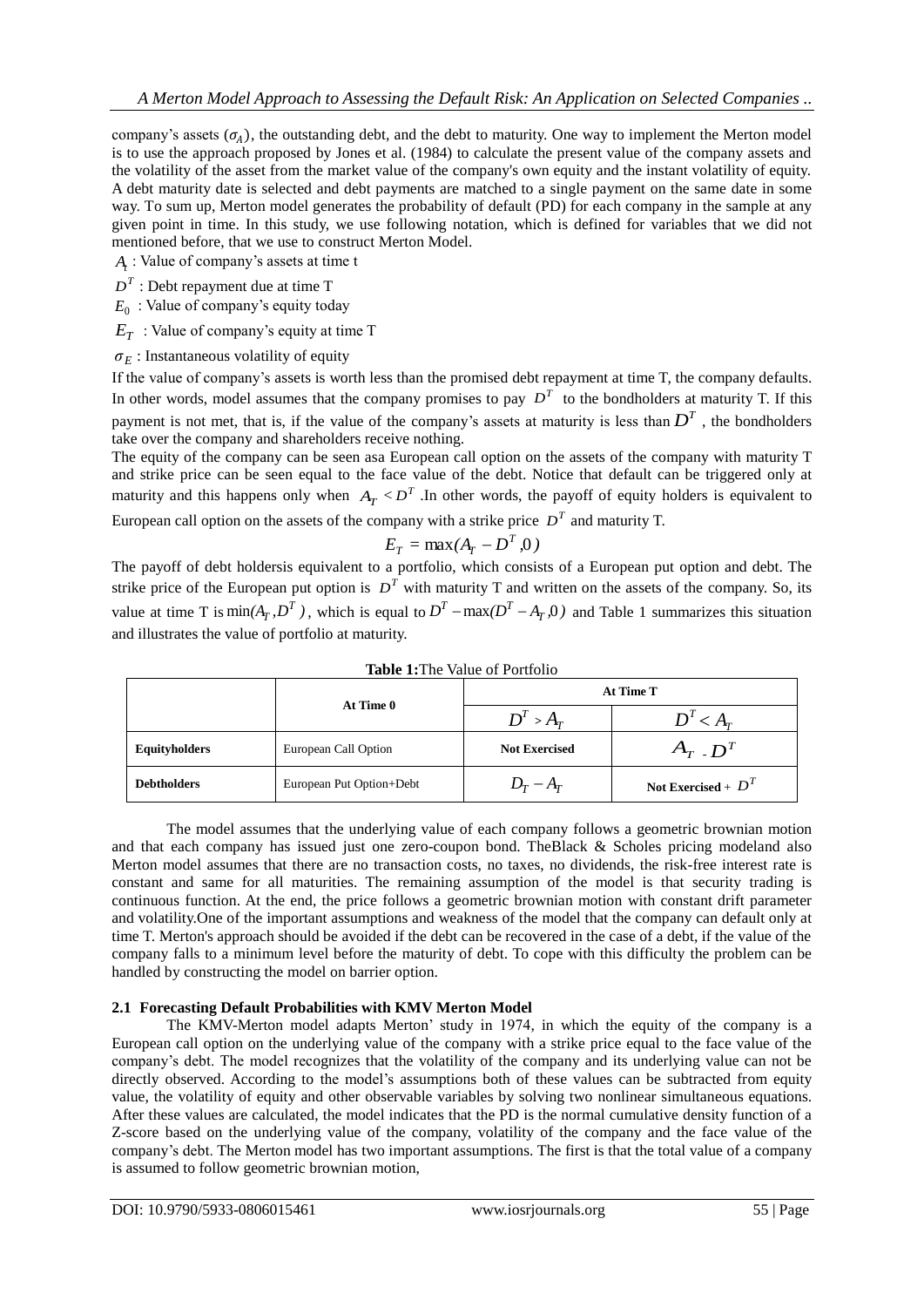$$
dV = \mu V dt + \sigma_V V dW
$$

where,

 $V:$  the total value of the company.

 $\sigma_V$ : the volatility of the company value.

 $\mu$ : the expected return on V.

dW : standard Weiner Process.

The second assumption of the Merton model is that the company has exported a discount bond maturing during the T period. Under these assumptions, the company's equity is a call option on the company's underlying value with a strike price equal to the face value of the company's debt and time to maturity T. And the value of equity as a function of the total value of the company can be defined by the Black-Scholes-Merton Formula. Withthe help of put-call parity (relationship between price of call and put option), we can say that the value of the company's debt is equal to the value of a risk-free discount bond minus the value of a put option (European type) written on the company, again with a strike price equal to the face value of debt and a time-tomaturity of T. The Merton model stipulates that the equity value of a company today, which is denoted by  $E_0$ , satisfies the equation (1).

$$
E_0 = A_0 N(d_1) - e^{-rT} D^T N(d_2)
$$
\n
$$
\text{where } d_1 = \frac{\ln\left(\frac{A_0}{D^T}\right) + \left(r + 0.5\sigma_A^2\right) T}{\left(\sigma_A \sqrt{T}\right)}, d_2 = d_1 - \sigma_A \sqrt{T}
$$

and N is the cumulative density function of the standard normal distribution, r is the risk-free rate of interest in continuous terms.The equation (1), express the value of a company's equity as a function of the value of the company and time. Now, consider  $d_1$  :

$$
d_1 = \frac{\ln\left(\frac{A_0}{D^T}\right)}{\left(\sigma_A \sqrt{T}\right)} + \frac{rT}{\left(\sigma_A \sqrt{T}\right)\left(\sigma_A \sqrt{T}\right)} = \frac{\ln\left(\frac{A_0}{D^T}\right)}{\left(\sigma_A \sqrt{T}\right)} + \frac{\ln e^{rT}}{\left(\sigma_A \sqrt{T}\right)} + 0.5\sigma_A\sqrt{T} = \frac{\ln\left(\frac{A_0e^{rT}}{D^T}\right)}{\left(\sigma_A \sqrt{T}\right)} + 0.5\sigma_A\sqrt{T}
$$

Let  $L = \frac{L}{A_0}$  $L = \frac{D^T e}{\cdot}$ , which denotes Leverage. Since  $E_0 = A_0 N(d_1) - e^{-rT} D^T N(d_2)$ , with replacement of the

value of leverage,  $E_0 = A_0 N(d_1) - L A_0 N(d_2)$ . Consider the inverse of Leverage:  $L^{-1} = \left| \frac{L}{d} \right|_0^{\infty} = \frac{A_0 C}{D^2}$  $T e^{-rT}$   $\begin{bmatrix} 1 & 0 \end{bmatrix}$ *D*  $=\frac{A_0e}{\cdot}$ *A*  $L^{-1} = \left| \frac{D^T e^{-rT}}{r} \right| = \frac{A_0}{a}$ 1  $\theta$ 1  $c^{-1} = \left[ \frac{D^T e^{-rT}}{4} \right]^{-1}$  $\overline{\phantom{a}}$  $\overline{\phantom{a}}$  $\mathsf{I}$ L  $\mathbf{r}$ .

Since 
$$
d_1 = \frac{\ln\left(\frac{Aoe^{rT}}{D^T}\right)}{\left(\sigma_A\sqrt{T}\right)} + 0.5\sigma_A\sqrt{T}
$$
,  $d_1 = \frac{-\ln(L)}{\left(\sigma_A\sqrt{T}\right)} + 0.5\sigma_A\sqrt{T}$  and  $d_2 = d_1 - \sigma_A\sqrt{T}$ .

Shown by Jones, Masan, Rosenfeld (1984), equity value is a function of asset value. By Ito's Lemma,  $E = \frac{\partial L}{\partial A} A_0 \sigma_A$  $E_0 \sigma_E = \frac{\partial E}{\partial A} A_0$  $\frac{\partial E}{\partial A} A_0 \sigma_A$ . Since  $\sigma_E$  is the instantaneous volatility of the company's equity at time 0.

$$
\sigma_E = \frac{\frac{\partial E}{\partial A} A_0 \sigma_A}{E_0} = \frac{\frac{\partial E}{\partial A} A_0 \sigma_A}{A_0 N(d_1) - L A_0 N(d_2)} = \frac{N(d_1) \sigma_A}{N(d_1) - L N(d_2)}.
$$

If the variables  $E_0$ ,  $\sigma_E$ ,  $L$ ,  $T$  are known,  $A_0$ ,  $\sigma_A$ . can be estimated.

When we consider the volatility of the equity 0  $\mathbf{0}$ *E*  $A_0 \sigma$ *A E*  $\sigma_E = \frac{\overline{OA}^{H_0O} A}{\sigma}$  $E = \frac{\hat{C}}{2}$  $\hat{o}$ ,  $\frac{\partial E}{\partial A}$ *E*  $\hat{o}$  $\frac{\partial E}{\partial t}$  is the delta of the call option and equal to

 $N(d_1)$  and  $\mathbf{0}$ 0 *A E A E*  $\partial$  $\frac{\partial E}{\partial t} E_0$  is elasticity of the company's equity against the value of the assets.

In the KMV-Merton model, while the value of the call option is observed as the total value of the company's own capital (equity), the value of the underlying asset can not be directly observed. So, if V needs to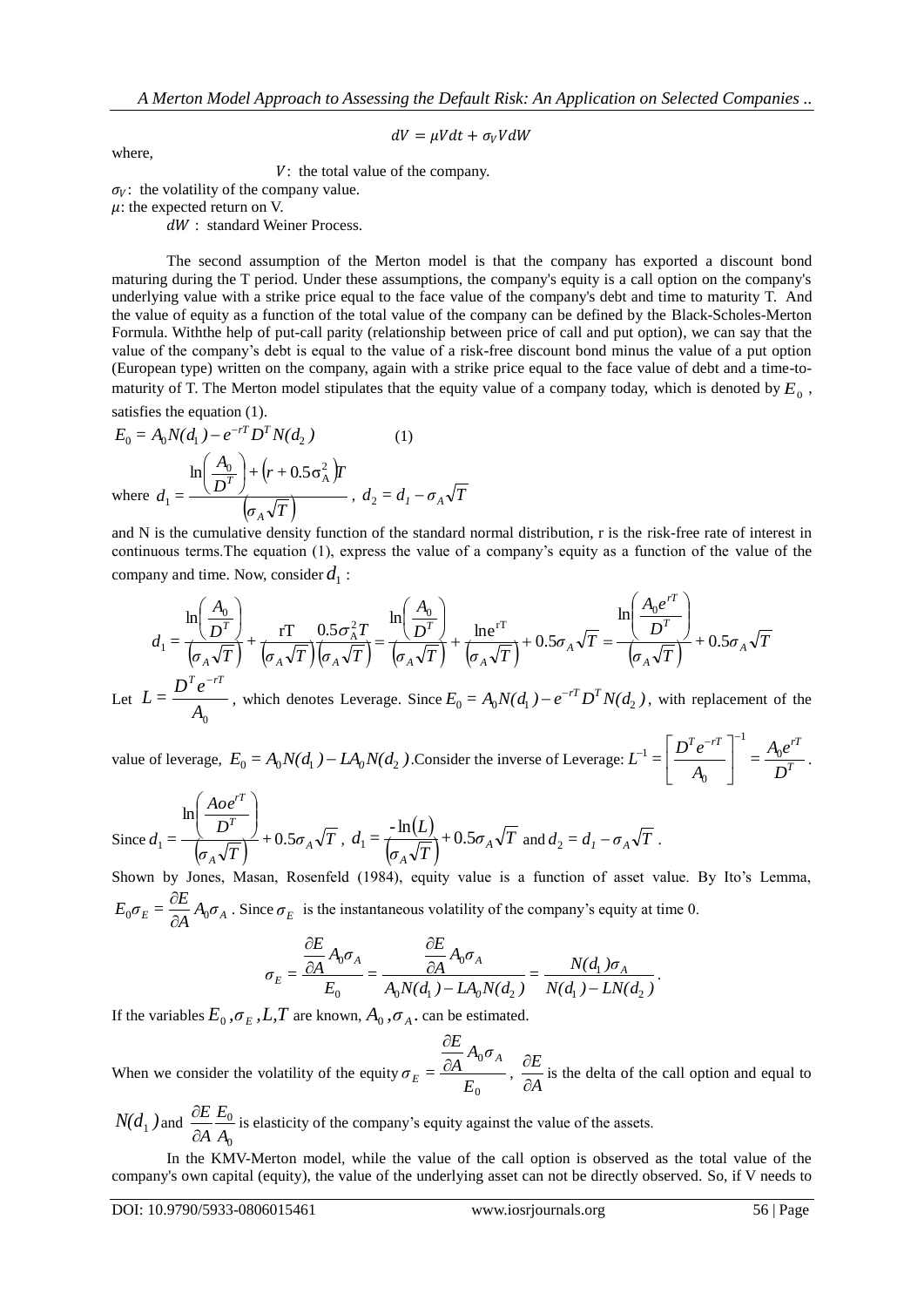be removed, E is easy to observe in the market by multiplying company stocks by the current share price. Similarly, in the KMV-Merton model, the volatility of equity ( $\sigma_E$ ) can be estimated but the volatility of the underlying company ( $\sigma_A$ ) must be inferred. PD is equal to  $N(-d_2)$ . As we mentioned before, probability of not defaulting occurs when  $A_T \geq D^T$ , this happens with probability of  $N(d_2)$ . This means, PD= 1 -  $N(d_2)$ =  $N(-d_2)$ .

Since  $d_2$  is equal to  $d_1 - \sigma_A \sqrt{T}$  and if we try to express  $d_2$  in terms of Leverage, the following equation holds.

$$
d_2 = \frac{-\ln(L)}{(\sigma_A \sqrt{T})} + 0.5\sigma_A \sqrt{T} - \sigma_A \sqrt{T}.
$$

In other words, to find the values of PD, we need to calculate the Leverage (L), volatility of the assets  $(\sigma_A)$  and set a value tothe maturity (T).

#### **2.3 Simplification of Distance to Default (DD)**

The simplified expression contains only observable parameters and DD can be computed without solving nonlinear equations. The simplification is based on three assumptions, such as the value of  $N(d_1)$  is close to 1, the limit of the drift term is equal to 0, instead of leverage ratio book value should be taken.

$$
DD = d_1 - \sigma_A \sqrt{T} = \frac{\ln(A_0 / D^T) + (r + \frac{1}{2} \sigma_A^2)T}{\sigma_A \sqrt{T}} - \sigma_A \sqrt{T} = \frac{\ln(A_0 / D^T) + (r - \frac{1}{2} \sigma_A^2)T}{\sigma_A \sqrt{T}}
$$

Now, since the drift term is so close to the zero, then  $(r - \frac{1}{2}\sigma_A^2)T = 0$ 2  $(r - \frac{1}{2}\sigma_A^2)T = 0$ . If we rewrite the explanation of the volatility of the assets using Ito's Lemma, we have the following expressions.

$$
DD = \frac{\ln(A_0/D^T)}{E_0 \sigma_E \sqrt{T} A_0}
$$

Since L (leverage ratio) is equal to  $\frac{B}{A_0}$  $D^{\mathcal{I}}$ and T=1,  $0^{\boldsymbol{U}} E^{\boldsymbol{\mathcal{L}} \boldsymbol{\eta}} 0$ ln  $E_0 \sigma_F A$  $DD = -\frac{\ln(L)}{2}$ *E*  $-\frac{\ln(L)}{2}$ .

The DD is simply the number of standard deviations of a company that is away from the default point within a specified time horizon. Companies with smaller DD values are more likely to have greater probability of default. It can be used to rank different companies according to their creditworthiness. Expected default frequencies (EDF) can be calculated by the help of DD and basic calculations.

#### **III. Application**

We have examined 50 companies from BIST100 for five years period. The total debt of the company, the risk-free interest rate and the volatility of stock returns andthe maturity to debt are input variables of the Merton model. They are all known or computable parameters. For the risk-free rate; the one-year treasury constant maturity rate from TUIK has been used and maturity to debt was accepted as 1 year.

As a first step, the volatility of BIST100 stocks is calculated by using the return data retrieved from BIST100 website. In this calculation, logarithmic returns are used.Later the unobservable parameters were calculated simultaneously using equations derived from the Ito's Lemma and Put-Call Parity.To solve these equations excel goal seek function has been used. Having all these parameters, the value of  $N(-d_2)$ is calculated. All these calculations are repeated for each company for a period of five years.At the end of the first step, all MPD values of each company over the five year period had been calculated and Table 1 illustrates the results of this step, in other words it represents MPD values of BIST100 companies.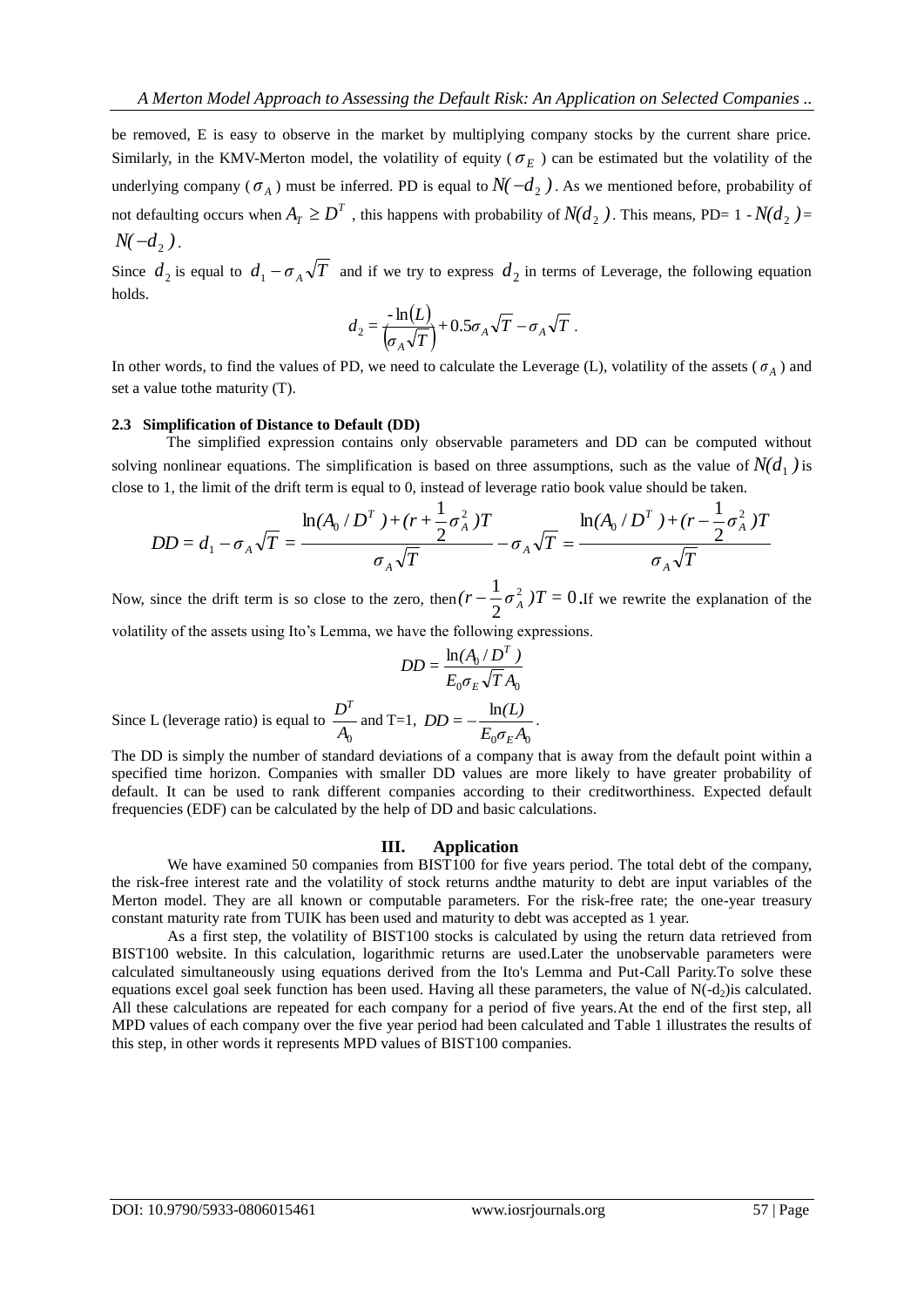|                 | <b>Table 1:</b> TheMPD Values of Selected BIST100 Companies |        |        |        |        |                 |        |        |        |        |        |
|-----------------|-------------------------------------------------------------|--------|--------|--------|--------|-----------------|--------|--------|--------|--------|--------|
|                 | Year-1                                                      | Year-2 | Year-3 | Year-4 | Year-5 |                 | Year-1 | Year-2 | Year-3 | Year-4 | Year-5 |
| C1              | 0.3401                                                      | 0.0008 | 0.0000 | 0.0164 | 0.0001 | C <sub>26</sub> | 0.0000 | 0.0000 | 0.0000 | 0.0000 | 0.0005 |
| C <sub>2</sub>  | 0.0414                                                      | 0.0000 | 0.0000 | 0.0000 | 0.0000 | C27             | 0.1160 | 0.0778 | 0.0240 | 0.0041 | 0.0571 |
| C <sub>3</sub>  | 0.0000                                                      | 0.0000 | 0.0000 | 0.2906 | 0.0001 | C28             | 0.0000 | 0.0000 | 0.0000 | 0.0000 | 0.0000 |
| C <sub>4</sub>  | 0.0000                                                      | 0.0000 | 0.3371 | 0.0000 | 0.0007 | C <sub>29</sub> | 0.0000 | 0.0000 | 0.0000 | 0.0000 | 0.0561 |
| C <sub>5</sub>  | 0.0000                                                      | 0.0000 | 0.6349 | 0.0000 | 0.0000 | C30             | 0.0000 | 0.0000 | 0.0000 | 0.0000 | 0.0222 |
| C6              | 0.0005                                                      | 0.0005 | 0.0582 | 0.0023 | 0.0017 | C <sub>31</sub> | 0.0000 | 0.0127 | 0.0000 | 0.0001 | 0.0081 |
| C7              | 0.0000                                                      | 0.0000 | 0.0000 | 0.0394 | 0.0039 | C <sub>32</sub> | 0.0000 | 0.0000 | 0.0000 | 0.0000 | 0.0000 |
| C8              | 0.0000                                                      | 0.0000 | 0.0000 | 0.0000 | 0.0966 | C33             | 0.0109 | 0.0000 | 0.0000 | 0.0000 | 0.0000 |
| C9              | 0.0000                                                      | 0.0000 | 0.0000 | 0.0000 | 0.0015 | C <sub>34</sub> | 0.0000 | 0.0000 | 0.0000 | 0.0000 | 0.0000 |
| C10             | 0.0000                                                      | 0.0011 | 0.0000 | 0.0000 | 0.0019 | C <sub>35</sub> | 0.0001 | 0.0302 | 0.0138 | 0.0031 | 0.0577 |
| C11             | 0.3573                                                      | 0.0003 | 0.0003 | 0.0012 | 0.0875 | <b>C36</b>      | 0.0000 | 0.0000 | 0.0000 | 0.0000 | 0.0116 |
| <b>C12</b>      | 0.0000                                                      | 0.0000 | 0.0000 | 0.0000 | 0.0001 | C37             | 0.1886 | 0.0000 | 0.0000 | 0.0000 | 0.4152 |
| C13             | 0.0114                                                      | 0.0000 | 0.0000 | 0.0000 | 0.0000 | C38             | 0.0000 | 0.0122 | 0.0000 | 0.0000 | 0.0616 |
| C14             | 0.0000                                                      | 0.0004 | 0.0002 | 0.0000 | 0.0033 | C39             | 0.0000 | 0.0000 | 0.0019 | 0.0000 | 0.0210 |
| C15             | 0.0000                                                      | 0.0352 | 0.0000 | 0.0000 | 0.1251 | C40             | 0.0000 | 0.0000 | 0.0000 | 0.0000 | 0.0000 |
| C16             | 0.1775                                                      | 0.0000 | 0.0000 | 0.0000 | 0.0110 | C <sub>41</sub> | 0.0323 | 0.0000 | 0.0000 | 0.0000 | 0.1366 |
| C <sub>17</sub> | 0.0000                                                      | 0.0000 | 0.0003 | 0.0020 | 0.1014 | C42             | 0.0000 | 0.0000 | 0.0000 | 0.0000 | 0.0000 |
| C18             | 0.0000                                                      | 0.0000 | 0.0000 | 0.0000 | 0.0063 | C43             | 0.0000 | 0.2314 | 0.0000 | 0.0000 | 0.0007 |
| C19             | 0.0000                                                      | 0.0000 | 0.0000 | 0.0008 | 0.0135 | C <sub>44</sub> | 0.0000 | 0.0018 | 0.0003 | 0.0059 | 0.0450 |
| C20             | 0.0000                                                      | 0.0727 | 0.0388 | 0.0001 | 0.0020 | C45             | 0.0000 | 0.0002 | 0.0004 | 0.0000 | 0.0027 |
| C <sub>21</sub> | 0.6178                                                      | 0.0000 | 0.0000 | 0.0180 | 0.0451 | C46             | 0.2023 | 0.0002 | 0.0007 | 0.0000 | 0.0072 |
| C <sub>22</sub> | 0.0414                                                      | 0.0084 | 0.0018 | 0.0417 | 0.0252 | C47             | 0.0000 | 0.0101 | 0.0733 | 0.0000 | 0.0809 |
| C <sub>23</sub> | 0.4991                                                      | 0.0001 | 0.0000 | 0.2285 | 0.0427 | C48             | 0.0080 | 0.0069 | 0.0004 | 0.0000 | 0.0410 |
| C <sub>24</sub> | 0.0000                                                      | 0.0000 | 0.0000 | 0.0000 | 0.0000 | C49             | 0.0000 | 0.0000 | 0.0000 | 0.0000 | 0.0000 |
| C <sub>25</sub> | 0.0031                                                      | 0.0000 | 0.0024 | 0.0000 | 0.0014 | C50             | 0.0000 | 0.0000 | 0.0000 | 0.0000 | 0.0465 |

**Table 1:** TheMPD Values of Selected BIST100 Companies

As can be seen from Table 1; in the first year, the MPD value of C1 is equal to 0.34 and after one year, the default probability decreases rapidly to 0.0008. In the third year, it remains nearly the same or so close to zero. In addition, the same type of issue happens for C43. Although the MPD value of C43 was 0.2314 in the second year, it was observed that the value one year ago and one year later is very close to zero. When these values were examined, similar cases were frequently found for different companies. Since companies are selected from BIST100, we are expecting that the values of MPD so close to 0, like C49. Since the values are too close to each other (or 0), it prevents us to see the differences. In the light of this information, since the MPD values of the non-failure companies are very close to each other or close to zero, we can not comment or compare according to their bankruptcy situation.



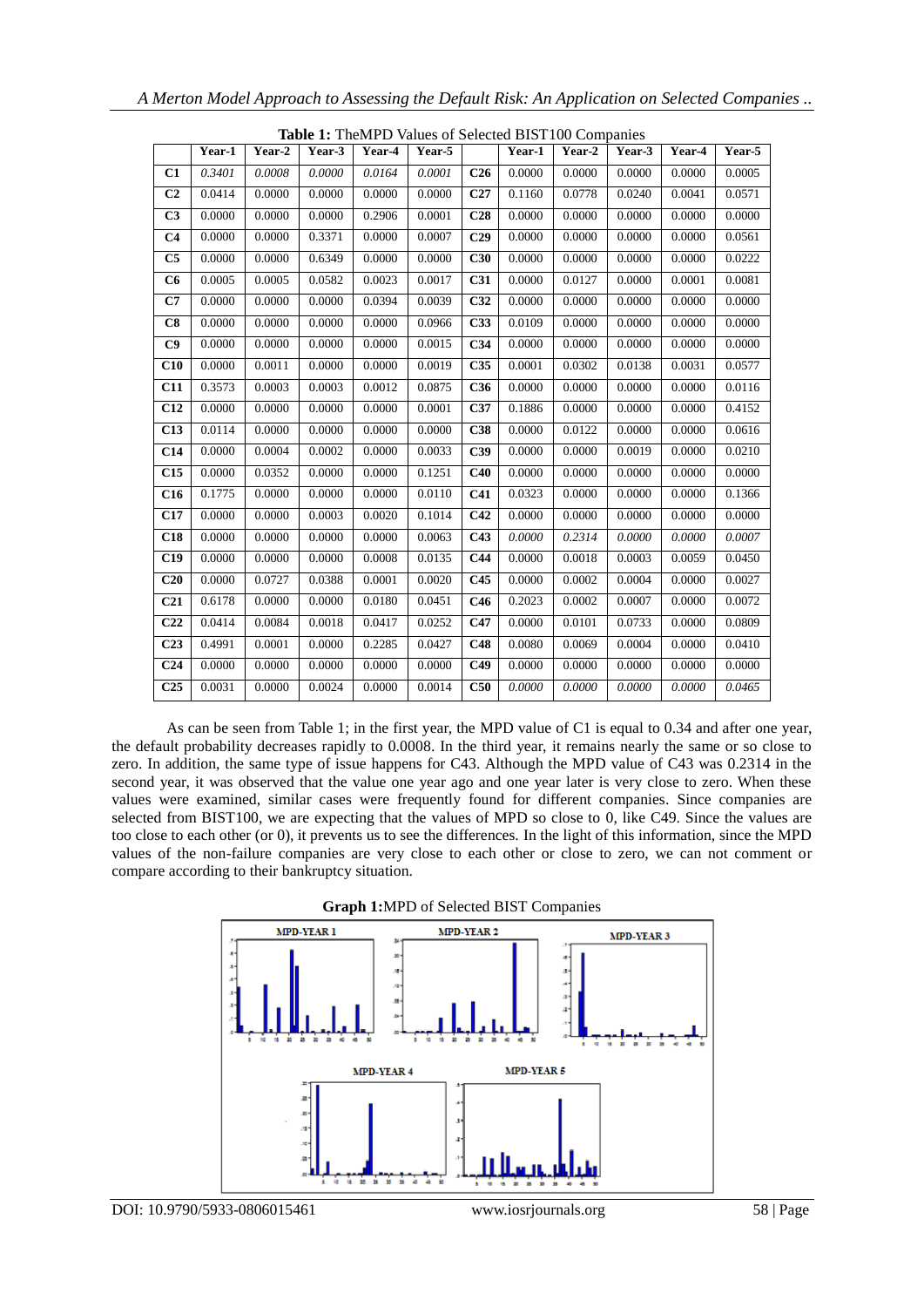As seen from Graph 1, MPD values are so close to zero or one. It also changes rapidly within one year. We think that it is not accurate to say that a company X may default to about 100%, after one year later it may default to about 0.00%. Also, from Graph 1 we can see whether the MPD values have not increased or decreased over time, which also gives the information that they does not seem as a continuous function. It changes rapidly and nonsense.Table 2 shows DD values of each company for all years.As can be seen from Table 2, the DD value for C46 is 0.9871. Based on this model, for the first trading year we can say that C46 is less than 1 (real value: 0.9871) standard deviation away from its default. This indicates that C46 was closer to a default than it looks. For instance, the DD value for C38 is 28.4669, which means for the trading year 1, 28.4669 standard deviation to be precise and one year later its DD value is 1.3660. Since DD values are derived from Merton model, similar problems as in MPD values are examined.

|                        | Year 1    | Year 2    | Year 3    | Year 4    | Year 5     |                  | Year 1     | Year 2     | Year 3     | Year 4     | Year 5    |
|------------------------|-----------|-----------|-----------|-----------|------------|------------------|------------|------------|------------|------------|-----------|
| $\overline{C1}$        | 0.7820    | 1.8645    | 0.1882    | 0.3106    | $-12.1122$ | C <sub>26</sub>  | 6.1855     | 4.1083     | 3.9172     | 13.0768    | 3.0025    |
| C <sub>2</sub>         |           |           |           |           |            | C27              |            |            |            |            |           |
|                        | 1.9130    | 4.6354    | 4.4418    | 10.7553   | 5.0830     |                  | $-17.6451$ | $-23.2083$ | $-28.0075$ | $-32.2577$ | 1.6626    |
| $\overline{C3}$        | 6.6760    | 5.8626    | 1.7813    | 0.5655    | 1.2225     | C <sub>28</sub>  | 8.3193     | 11.4588    | 10.2467    | 14.2190    | 11.1770   |
| C <sub>4</sub>         | 10.2374   | 6.0936    | 0.7135    | 6.5240    | 2.4472     | C <sub>29</sub>  | 3.8540     | 4.9754     | 7.1989     | 1.1723     | $-0.0985$ |
| C <sub>5</sub>         | 5.9498    | 5.7318    | 0.7842    | 13.2675   | 4.4321     | C30              | 3.0299     | 3.3185     | 7.5200     | 3.9785     | 1.6552    |
| $\overline{\text{C6}}$ | 1.6276    | 1.6276    | $-0.0449$ | 0.7090    | 1.0082     | C31              | 7.1974     | 2.0842     | 4.8636     | 3.4374     | 2.2491    |
| C7                     | 4.4208    | 3.5366    | 2.6609    | 0.8972    | 0.0501     | $\overline{C32}$ | 5.1457     | 5.9615     | 6.6150     | 14.6239    | 6.1476    |
| $\overline{\text{C8}}$ | 12.1741   | 3.7320    | 9.3941    | 10.9506   | 1.8649     | C33              | 2.5383     | 5.4359     | 5.0033     | 10.0143    | 4.2288    |
| C9                     | 7.0194    | 4.0880    | 2.0732    | 4.8166    | 2.3852     | C <sub>34</sub>  | 7.2201     | 6.5421     | 30.5370    | 12.2752    | 13.6705   |
| C10                    | 2.0282    | 2.4154    | 2.8915    | 6.4978    | 2.7986     | C35              | $-4.8132$  | $-13.3920$ | $-28.4253$ | $-16.7535$ | $-3.7979$ |
| $\overline{C11}$       | 0.4325    | 1.0680    | 1.3232    | 1.5483    | $-4.1883$  | C36              | 4.9431     | 4.2494     | 4.4045     | 4.1476     | 1.2350    |
| C12                    | 7.3573    | 5.2600    | 9.8937    | 8.2861    | 3.8453     | C37              | 1.0594     | 14.5642    | 8.8672     | 8.2181     | 1.1309    |
| C13                    | 1.9443    | 7.2438    | 6.4341    | 20.4941   | 5.7919     | C38              | 28.4669    | 1.3660     | 2.1887     | 0.4972     | $-9.4179$ |
| $\overline{C14}$       | 16.0748   | 2.3664    | 2.9366    | 11.6846   | 2.2905     | C39              | 2.7205     | 5.9720     | 2.8964     | 6.1214     | 0.5468    |
| C15                    | 1.6466    | $-1.3672$ | $-1.5107$ | $-0.4800$ | $-1.1720$  | C40              | 8.8708     | 10.3643    | 6.0016     | 9.4457     | 7.2592    |
| $\overline{C16}$       | 1.5329    | 5.9413    | 8.3713    | 11.9882   | 2.6463     | C <sub>41</sub>  | 2.0924     | 9.5007     | 7.8673     | 12.6525    | 1.7492    |
| C17                    | 5.4600    | 7.3758    | 1.6731    | $-1.2834$ | $-11.7706$ | C42              | 15.2403    | 8.5849     | 16.9193    | 33.6296    | 5.3103    |
| C18                    | 10.6772   | 5.3307    | 7.6411    | 5.0637    | 1.0389     | C43              | 16.6018    | 1.3153     | 8.1293     | 5.2110     | 3.1641    |
| C19                    | 9.2172    | 6.0727    | 5.2884    | 2.2871    | 1.0085     | C <sub>44</sub>  | 4.0674     | 0.6160     | $-3.2534$  | $-0.8353$  | $-0.2276$ |
| C20                    | $-0.8463$ | 0.2344    | 0.8702    | 1.9913    | 2.2245     | C45              | $-36.3628$ | 2.9622     | 3.2335     | 13.0020    | 2.6676    |
| C <sub>21</sub>        | 0.7579    | 3.7025    | 3.5941    | 1.6194    | 0.6073     | C46              | 0.9871     | 2.3937     | 2.2190     | 5.0002     | 1.8768    |
| C <sub>22</sub>        | $-1.7581$ | $-0.6139$ | $-0.5966$ | 0.3143    | 0.2167     | C47              | 2.9866     | $-29.1463$ | $-22.4933$ | $-48.8560$ | 21.6965   |
| C <sub>23</sub>        | $-3.0367$ | $-0.2330$ | $-1.5207$ | $-1.0700$ | $-6.5729$  | C48              | $-16.3521$ | $-3.5726$  | $-9.7183$  | $-1.3283$  | $-2.3254$ |
| C <sub>24</sub>        | 4.2042    | 6.0133    | 5.9330    | 6.1574    | 3.4119     | C49              | $-4.0383$  | 5.1352     | 5.6189     | 8.1364     | 3.8301    |
| C <sub>25</sub>        | 2.4662    | 4.0494    | 2.2961    | 4.2601    | 2.8169     | C50              | 1.9012     | 4.0051     | 1.0609     | 3.3169     | 0.4204    |

**Table 2:**The DD Values of Selected BIST100 Companies

If we examine the DD values in detailed,we found out that some companies have negative values for all years. Positive DD values increases and negative DD values decreases each year, which means that absolute DD values increases. This outcome is expected because companies, which have been examined, are selected from BIST100.

However, before drawing our results, we need to be able to examine the expected default frequencies of companies. The EDF values of each company are given in Table 3.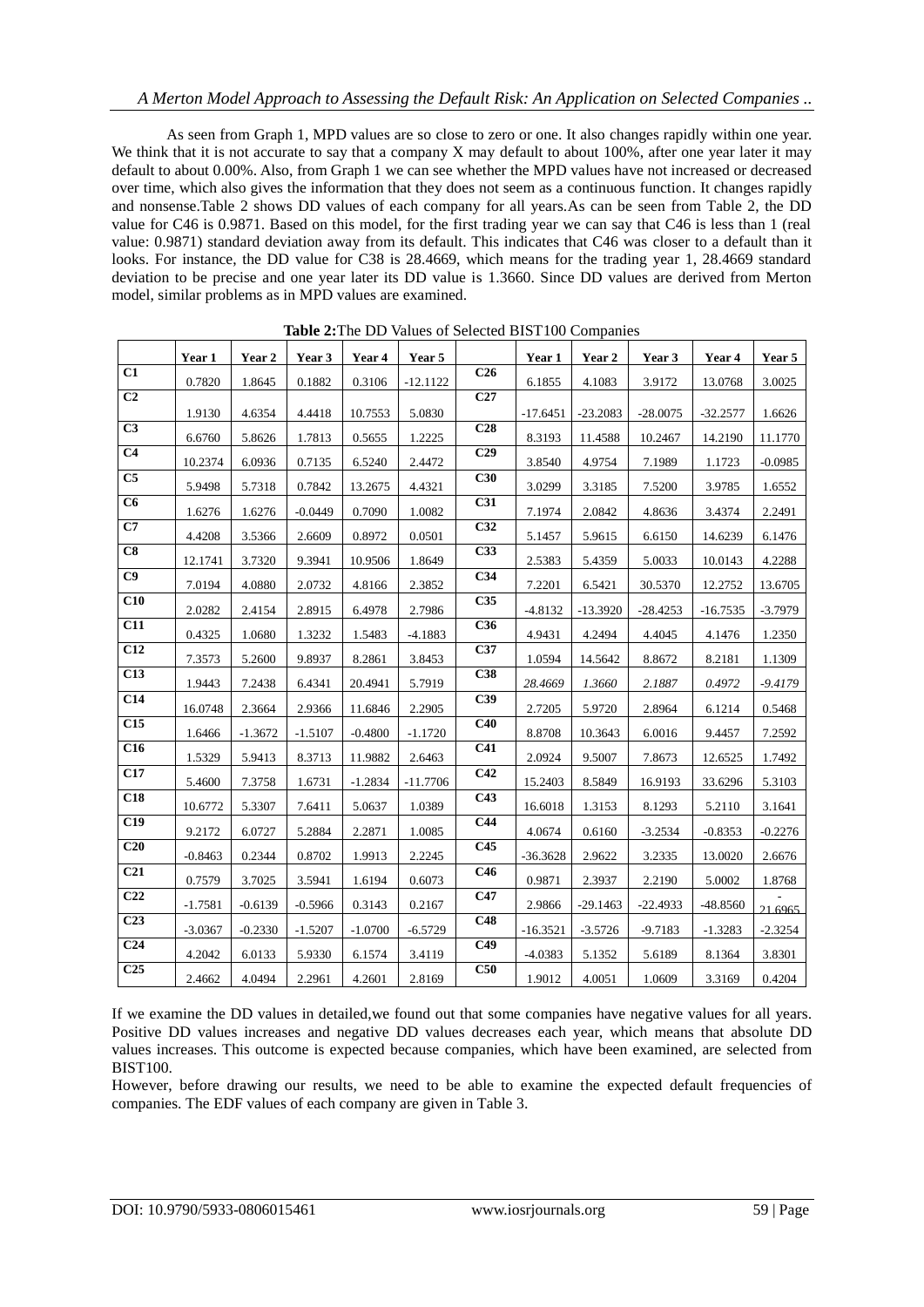|                 | Table 3: The EDF Values of Selected BIST100 Companies |        |        |        |        |                 |        |        |        |        |        |
|-----------------|-------------------------------------------------------|--------|--------|--------|--------|-----------------|--------|--------|--------|--------|--------|
|                 | Year 1                                                | Year 2 | Year 3 | Year 4 | Year 5 |                 | Year 1 | Year 2 | Year 3 | Year 4 | Year 5 |
| C1              | 0.2171                                                | 0.0311 | 0.4253 | 0.3780 | 1.0000 | C <sub>26</sub> | 0.0000 | 0.0000 | 0.0000 | 0.0000 | 0.0013 |
| C <sub>2</sub>  | 0.0279                                                | 0.0000 | 0.0000 | 0.0000 | 0.0000 | C27             | 1.0000 | 1.0000 | 1.0000 | 1.0000 | 0.0482 |
| C <sub>3</sub>  | 0.0000                                                | 0.0000 | 0.0374 | 0.2859 | 0.1108 | C <sub>28</sub> | 0.0000 | 0.0000 | 0.0000 | 0.0000 | 0.0000 |
| C <sub>4</sub>  | 0.0000                                                | 0.0000 | 0.2378 | 0.0000 | 0.0072 | C <sub>29</sub> | 0.0001 | 0.0000 | 0.0000 | 0.1205 | 0.5392 |
| C5              | 0.0000                                                | 0.0000 | 0.2165 | 0.0000 | 0.0000 | C30             | 0.0012 | 0.0005 | 0.0000 | 0.0000 | 0.0489 |
| C6              | 0.0518                                                | 0.0518 | 0.5179 | 0.2392 | 0.1567 | C31             | 0.0000 | 0.0186 | 0.0000 | 0.0003 | 0.0123 |
| C7              | 0.0000                                                | 0.0002 | 0.0039 | 0.1848 | 0.4800 | C32             | 0.0000 | 0.0000 | 0.0000 | 0.0000 | 0.0000 |
| C8              | 0.0000                                                | 0.0001 | 0.0000 | 0.0000 | 0.0311 | C33             | 0.0056 | 0.0000 | 0.0000 | 0.0000 | 0.0000 |
| C9              | 0.0000                                                | 0.0000 | 0.0191 | 0.0000 | 0.0085 | C34             | 0.0000 | 0.0000 | 0.0000 | 0.0000 | 0.0000 |
| C10             | 0.0213                                                | 0.0079 | 0.0019 | 0.0000 | 0.0026 | C35             | 1.0000 | 1.0000 | 1.0000 | 1.0000 | 0.9999 |
| C11             | 0.3327                                                | 0.1428 | 0.0929 | 0.0608 | 1.0000 | C36             | 0.0000 | 0.0000 | 0.0000 | 0.0000 | 0.1084 |
| C12             | 0.0000                                                | 0.0000 | 0.0000 | 0.0000 | 0.0001 | C37             | 0.1447 | 0.0000 | 0.0000 | 0.0000 | 0.1290 |
| C13             | 0.0259                                                | 0.0000 | 0.0000 | 0.0000 | 0.0000 | C38             | 0.0000 | 0.0860 | 0.0143 | 0.3095 | 1.0000 |
| C14             | 0.0000                                                | 0.0090 | 0.0017 | 0.0000 | 0.0110 | C39             | 0.0033 | 0.0000 | 0.0019 | 0.0000 | 0.2923 |
| C15             | 0.0498                                                | 0.9142 | 0.9346 | 0.6844 | 0.8794 | C40             | 0.0000 | 0.0000 | 0.0000 | 0.0000 | 0.0000 |
| C16             | 0.0627                                                | 0.0000 | 0.0000 | 0.0000 | 0.0041 | C <sub>41</sub> | 0.0182 | 0.0000 | 0.0000 | 0.0000 | 0.0401 |
| C17             | 0.0000                                                | 0.0000 | 0.0472 | 0.9003 | 1.0000 | C42             | 0.0000 | 0.0000 | 0.0000 | 0.0000 | 0.0000 |
| C18             | 0.0000                                                | 0.0000 | 0.0000 | 0.0000 | 0.1494 | C43             | 0.0000 | 0.0942 | 0.0000 | 0.0000 | 0.0008 |
| C19             | 0.0000                                                | 0.0000 | 0.0000 | 0.0111 | 0.1566 | C <sub>44</sub> | 0.0000 | 0.2689 | 0.9994 | 0.7982 | 0.5900 |
| C20             | 0.8013                                                | 0.4073 | 0.1921 | 0.0232 | 0.0131 | C45             | 1.0000 | 0.0015 | 0.0006 | 0.0000 | 0.0038 |
| C <sub>21</sub> | 0.2243                                                | 0.0001 | 0.0002 | 0.0527 | 0.2718 | C46             | 0.1618 | 0.0083 | 0.0132 | 0.0000 | 0.0303 |
| C <sub>22</sub> | 0.9606                                                | 0.7304 | 0.7246 | 0.3767 | 0.4142 | C47             | 0.0014 | 1.0000 | 1.0000 | 1.0000 | 1.0000 |
| C <sub>23</sub> | 0.9988                                                | 0.5921 | 0.9358 | 0.8577 | 1.0000 | C48             | 1.0000 | 0.9998 | 1.0000 | 0.9080 | 0.9900 |
| C <sub>24</sub> | 0.0000                                                | 0.0000 | 0.0000 | 0.0000 | 0.0003 | C49             | 1.0000 | 0.0000 | 0.0000 | 0.0000 | 0.0001 |
| C <sub>25</sub> | 0.0068                                                | 0.0000 | 0.0108 | 0.0000 | 0.0024 | C50             | 0.0286 | 0.0000 | 0.1444 | 0.0005 | 0.3371 |

The companies, which have negative DD values, have greatest EDF values. It has been observed that the EDF values for almost every company in our study increase over time. Graph 2 shows three parameters (MPD, DD, and EDF) for the first year only.





DOI: 10.9790/5933-0806015461 www.iosrjournals.org 60 | Page